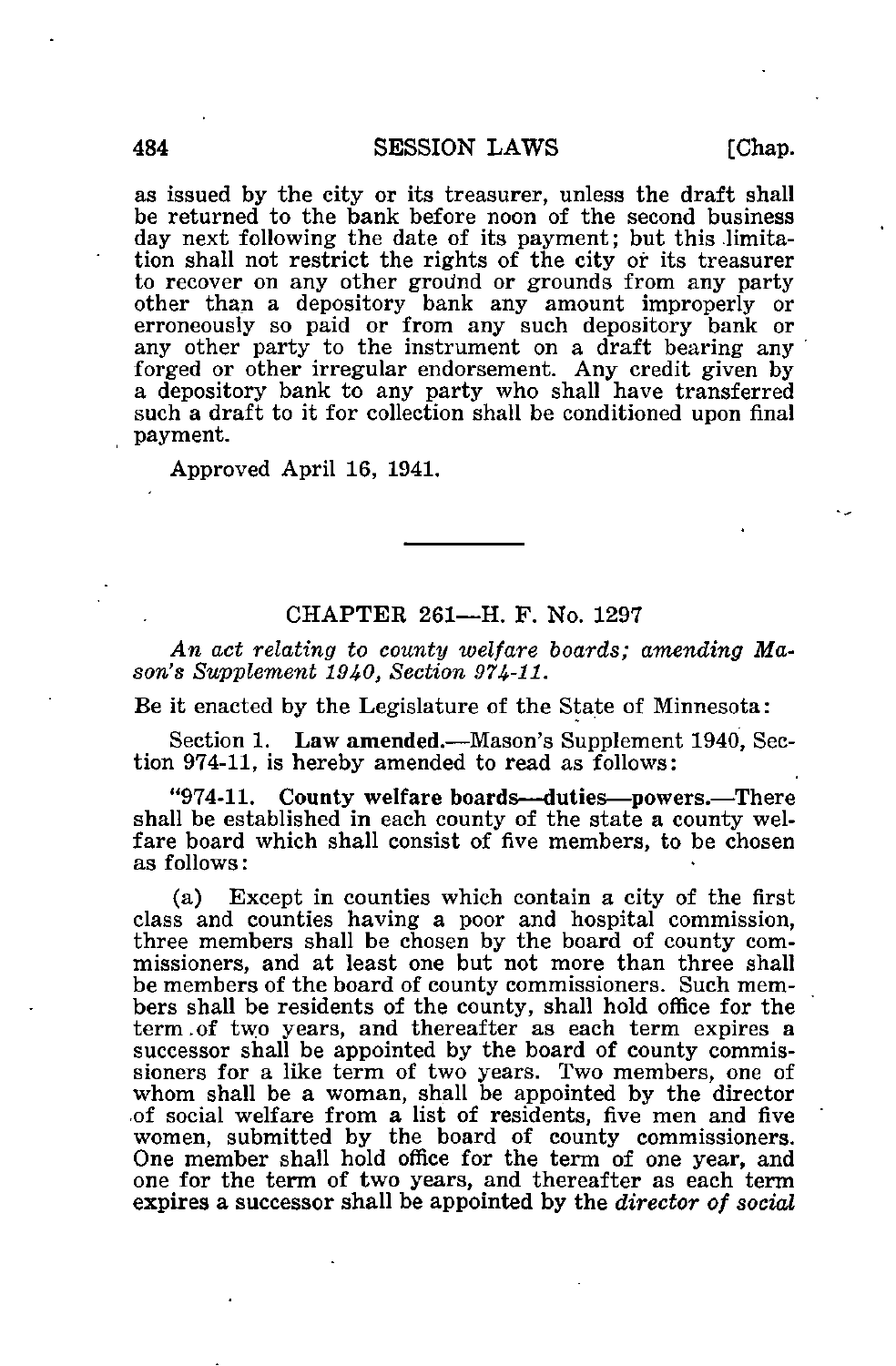welfare for the full term of two years from a list of five residents submitted by the board of county commissioners. When a vacancy occurs on the county welfare board by reason of the death, resignation or expiration of the term of office of a member of the board of county commissioners who is also a member of the county welfare board, the unexpired term of such member shall be filled by the appointment of another member of the county board. Except to fill a vacancy and for the first year of its existence the term of office of each member of the county welfare board shall commence on the first Thursday after the first Monday in July, and shall continue until the expiration of the term for which such member was appointed or until a successor is appointed and qualifies. Provided, however, that if the board of county commissioners shall refuse, fail, omit or neglect to submit the list of residents to the director of social welfare for appointment to the county welfare board by the *director* of social welfare, as herein provided, or to appoint the three members to the county welfare board, as herein provided, by the time when the terms of such members commence, or, in the event of vacancies, for a period of 30 days thereafter, the director of social welfare is hereby empowered to and shall forthwith appoint residents.<br>of said county to the county welfare board. Before the of said county to the county welfare board. director of social welfare shall fill any vacancy hereunder resulting from the failure or refusal of the board of county commissioners of any county to act as required herein, the director of social welfare shall mail 15 days' written notice to the board of county commissioners of its intention to fill such vacancy or vacancies unless the board of county commissioners shall act before the expiration of said 15 day period.

(b) In any county containing a city of the first class operating under a home rule charter, wherein there is established in such city a board of public welfare for administration of poor relief in such city only, the board of county commissioners shall be the county welfare board. In such counties the members shall be reimbursed by the county for expenses actually incurred in the performance of their official duties under the provisions of this act. In such counties the county auditor shall be ex-officio secretary of said board, but shall have no voice in its proceedings. In such counties the system of caring for the poor in effect at the time of the passage of this act shall be continued, subject to all provisions of law relating thereto, except that, if such county is operating under the township system of caring, for the poor, such towns, villages and cities of the third and fourth class therein may by resolution of its governing body, agree with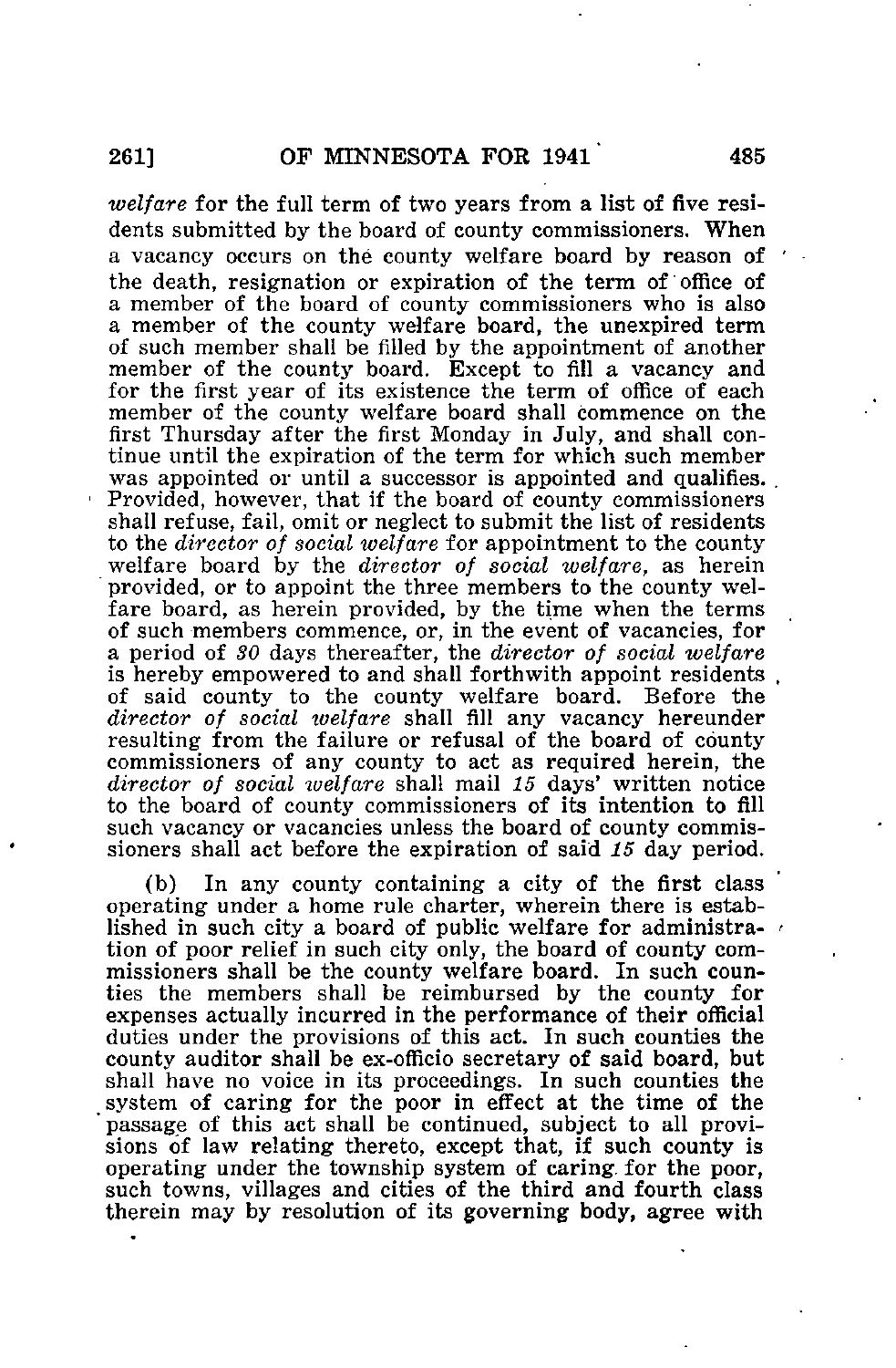## 486 SESSION LAWS [Chap.

the county welfare board that the latter shall supervise and administer the poor relief fund in such town, village or city, or contract with any one or more of the public subdivisions of the county for the purpose of jointly supervising and administering the. poor relief funds in such towns, villages or cities. In any such county the powers and duties of such board of public welfare shall not be affected by the provisions of this act. Such board of public welfare in administering poor relief funds, granted by any state agency authorized so to do by law, shall comply with all standards of administration and procedure prescribed by such agency.

(c) In any county and any city of the first class within such county, which such city shall contain taxable property having an assessed valuation of more than 95 per cent of the assessed valuation for taxation purposes of all property in such county, the board of public welfare shall be continued as the county welfare board and shall be appointed or elected as provided by Laws 1929, Chapter 371, as amended. The said board shall receive such compensation and shall have and exercise all the powers as provided by the said act of 1929, as amended, in addition to any -other and further powers granted herein and shall have and perform all of the additional duties referred to in Mason's Supplement 1940, Section 974-17, except that the executive secretary of such board shall be appointed and his salary shall be fixed pursuant to Mason's Supplement 1940, Section 974-14.

(d) That in any county in this state having a population of more than 200,000, and an assessed valuation of more than \$250,000,000 and an area of over 5,000 square miles, the board of poor commissioners shall be continued as the county welfare board and shall be appointed or elected as provided by Mason's Minnesota Statutes of 1927, Section 3196, 3197 and S198 and'Mason's Supplement 1940, Section 3199. The said board shall receive such compensation and shall have and exercise all the powers as provided by the Mason's Minnesota Statutes of 1927, Sections 3196, 3197 and 8198 and Mason's Supplement 1940, Section 3199, in addition to any other and further powers granted herein and shall have and perform all the additional duties referred to in Mason's Supplement 1940, Section 974-17.

Any county now having a poor and hospital commission, said poor and hospital commission shall be the county welfare board.